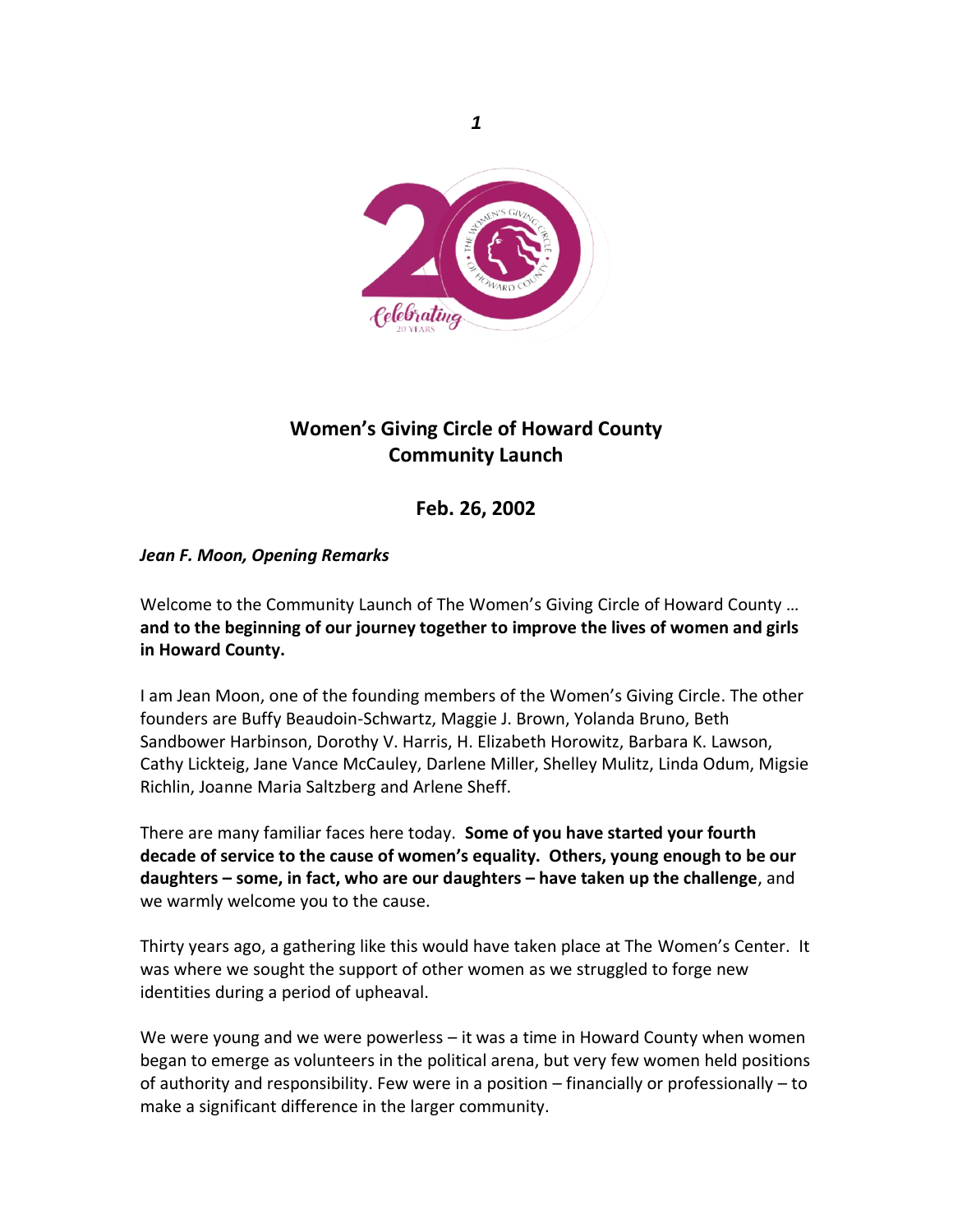#### **When we look around the room today, it is hard to imagine that time.**

In this room are performing artists, a professional photographer and a sculptor, the founder of a museum and the owner of a theater, heads of arts institutions, journalists, women who own their own businesses and those who work for major corporations, health professionals, lawyers, educators, Executive Directors of organizations that are the backbone of the delivery of human services in Howard County, department heads and government workers, the director of the Howard County library system, bankers, realtors, a parish nurse and a minister and women who have devoted their lives to volunteerism. The President of Howard Community College and the President of the Columbia Association are women. There's a woman on the County Council today and women candidates who want the job next. We have a woman State Senator and two women Delegates from Howard County.

When we were younger, poorer and less powerful, we never imagined such a day. It is important to celebrate our achievements, to be proud of the distance we've traveled, the foundation we've laid for succeeding generations of women.

But it also important to remember that we are here because **our individual dreams became women's collective ambitions and eventually became institutionalized goals of our society**. Laws were changed, business practices overhauled, college admission procedures revamped, new services and programs created to help women. **We didn't get where we are without help.**

**There are many women in Howard County today who are struggling, who are desperate for a chance to change their lives for the better** – they want to leave abusive relationships, get an education, find a decent job, beat the cycle of poverty, keep their children safe and healthy, live with dignity and self-respect.

#### **They need a hand.**

**There are young girls at risk in our county**, and they are vulnerable to predators and to peer pressure and the consequences of low self-esteem.

- Half of the clients of the Sexual Trauma Treatment Advocacy and Recovery Center are under 18. Half of them are under 12.
- Less than 2 weeks ago in Howard County, a 15-year old girl was raped by two teenage boys while three other boys watched.
- There was a 21% increase in the number of crisis intervention services provided by the STTAR Center last year.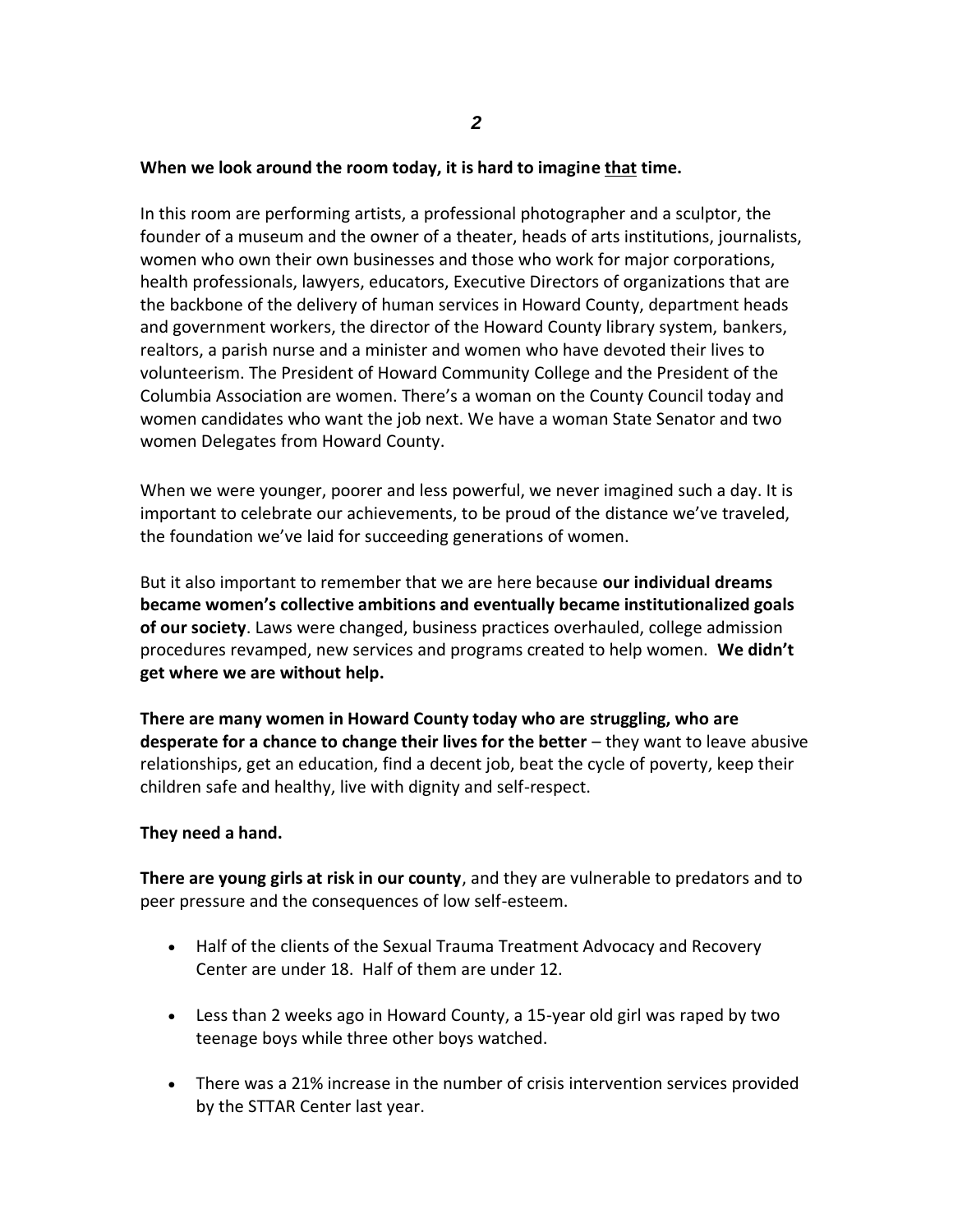- The Domestic Violence Center saw a 30% increase in the number of clients during the same period.
- Grassroots can't keep pace with the need for temporary housing for people in Howard County who become homeless. Most of those people are women and their young children.
- The soon-to-be released report of the Howard County Commission for Women on the Status and Needs of Women in Howard County reveals that 1/3 of the single mothers here with children under 5 have incomes below \$15,000 a year in a county where more than \$40,000 a year is necessary to obtain basic necessities for a family of three.
- Of the people seeking housing assistance from the county, 82% are women.
- The rise in immigrant populations has been widely reported, and the situation of foreign-born women is particularly acute, compounded as it frequently is by language barriers. They are strangers in a strange land.
- In addition, as has been pointed out in previous studies, three out of every five seniors in Howard County are women… the "graying of the county" is a women's issue, and it is going to increase in significance, not decrease, as time goes on.

## **In other words, there is much to do to help others.**

And today, women are in the position – financially and professionally – to make a significant difference in the larger community, to address the issues of at risk girls, economically challenged women, foreign-born women and women who are aging and on their own.

We believe women of concern, compassion and generosity can make the greatest difference by working together for change… and The Women's Giving Circle is one way to do that.

## **You can join the Women's Giving Circle for as little as \$25 and as much as \$5,000, and you can spread your contribution over a 5-year period.**

We are looking for women to make ambitious, generous multi-year commitments **in addition to the contributions they are already making to worthy organizations and causes.**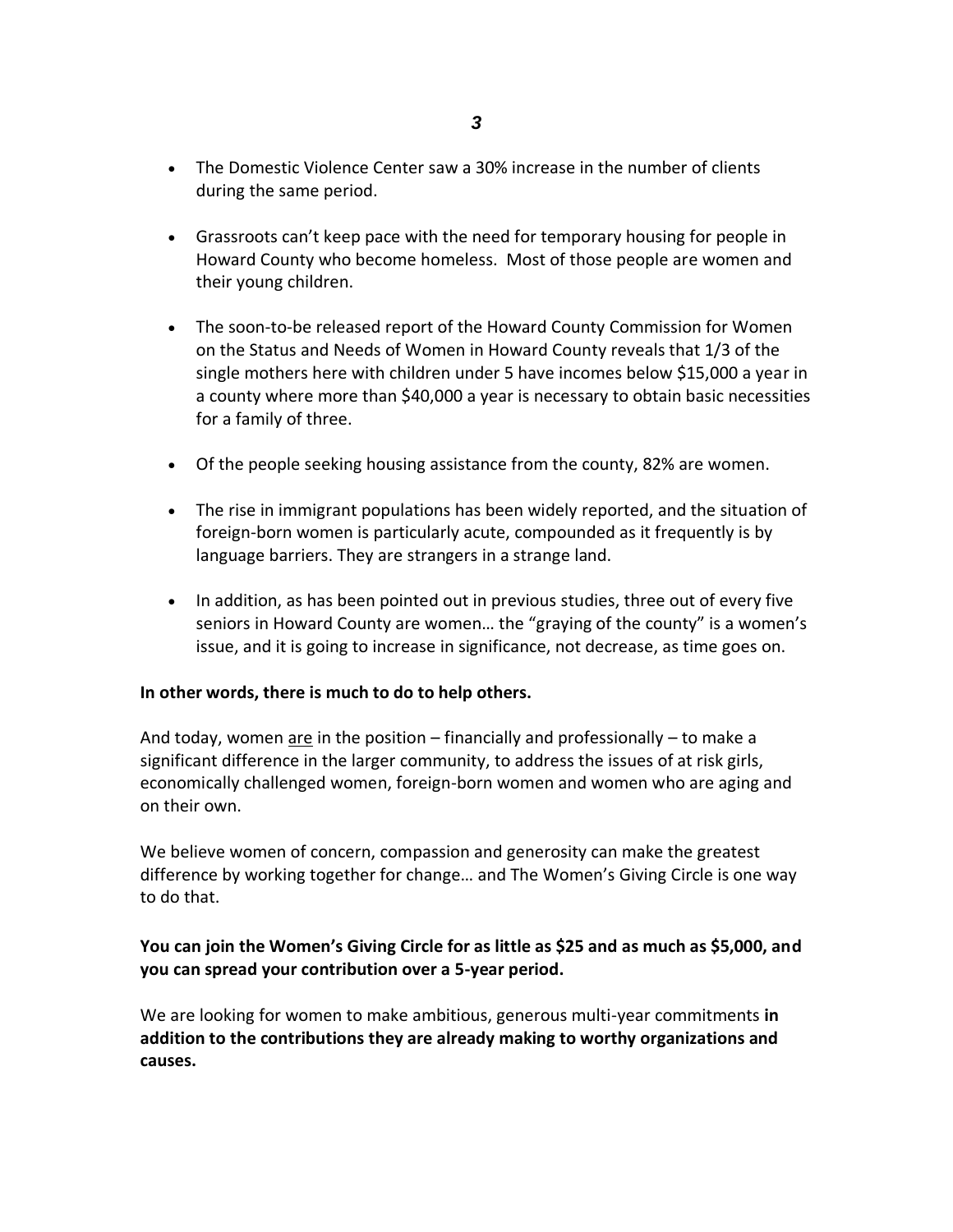*4*

We recognize that you may contribute money to your church, your alma mater, arts organizations, environmental groups, political candidates, as well as the wide spectrum of important human service providers in Howard County, some of which concentrate their efforts on serving women. That is a good thing.

We are looking to you to add to your contribution list, to make helping women and young girls a priority. **It is important that we build a community of women philanthropists who are committed to helping other women.**

From the beginning, we've talked about generating \$500,000 to officially launch the Women's Giving Circle. That would provide a good start for the endowment, as well as money to give away in grants immediately.

We hope you will think about your own situation and what you can afford to invest to address the needs of women and girls in Howard County now. **What kind of legacy do you want to leave for the long-term support of issues related to women and girls?**

## *Buffy Beaudoin-Schwartz Director, Baltimore Giving Project*

This is a really exciting time for women in philanthropy!

For centuries, women have focused efforts and fortunes into creating new institutions and bringing about significant social change. The role of "volunteer" and "giver" is a traditional one for women, yet few people have thought of women in their own rite as philanthropists and until recent years, philanthropy remained somewhat uncharted territory for many women.

## **But this has begun to change.**

As leaders in all areas of society, women are beginning to understand their full potential as philanthropists, and as shapers of society.

**As we begin the 21st century, women in the U.S. – and here in Howard County - are in a position of unprecedented wealth and economic power.** Today, women control more individual, family, shared and inherited wealth than ever before and women are becoming increasingly more astute about their own financial resources and responsibilities.

## *For example:*

• Women make up 53% of the workforce and are increasingly moving into higherpaying professional careers.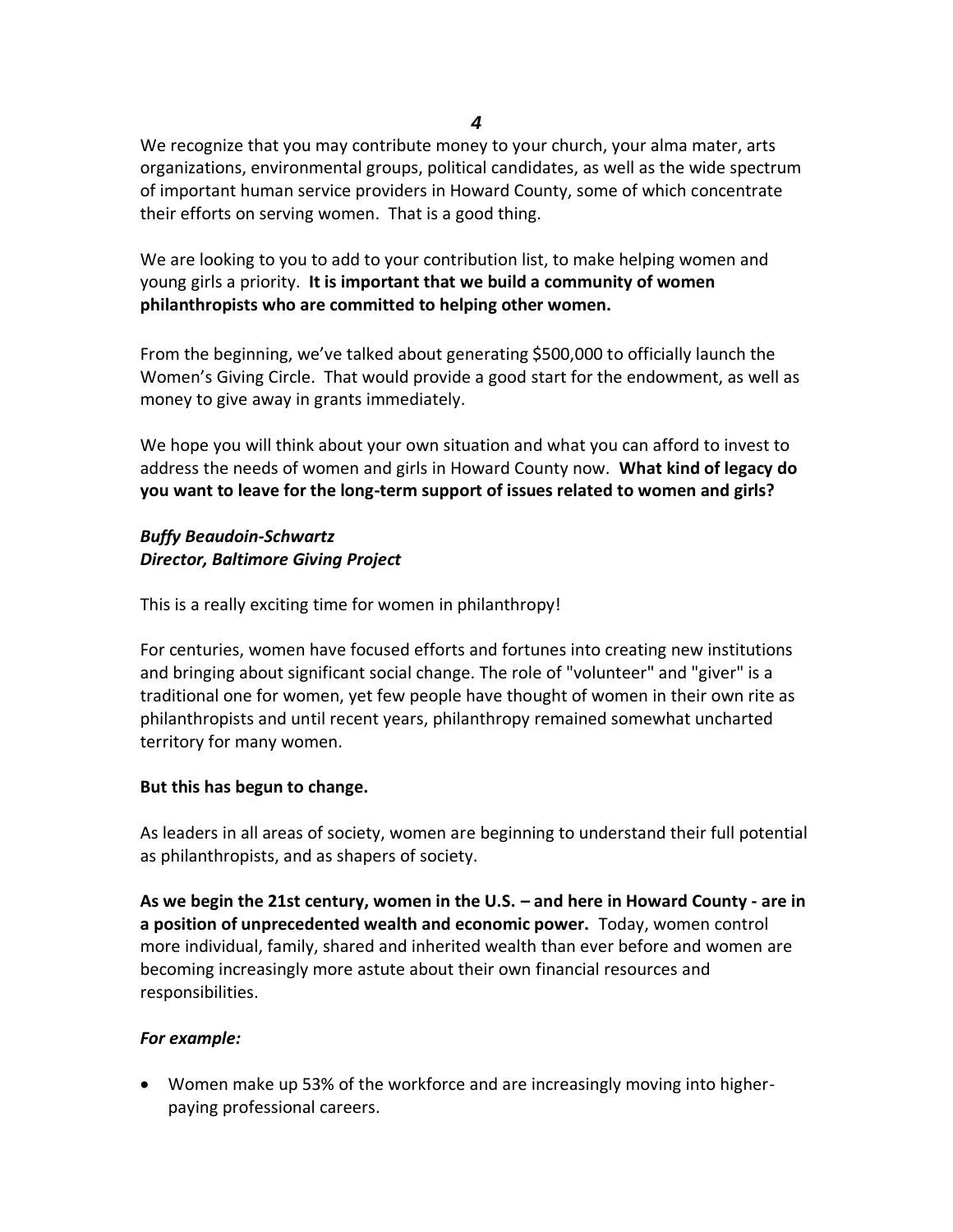*5*

- Women make up 1.6 million of the top wealth holders in the U.S., with a combined net worth of almost \$2.2 trillion.
- And, perhaps most striking of all, because women are living longer than men, women will end up in charge of much of the \$41 to \$136 trillion dollars that are expected to pass from one generation to the next over the next fifty years.

It is very exciting that more and more women are considered philanthropists, and are comfortable viewing themselves as visible philanthropists.

## **There is the belief that philanthropy - or the trend of combining volunteerism with financial resources - is the next frontier of the women's movement. So, What Motivates Women To Give?**

Research has found that women have unique giving patterns and don't give in the same way that men do. Grounded in a tradition of volunteerism and sharing, women are bringing a new voice to giving that is based on partnership and engagement.

## *There are Many Reasons Why Women Give, Including:*

- "Giving gives me a feeling of value and satisfaction …
- It helps me to perpetuate a certain viewpoint or philosophy …
- It allows me to memorialize a friend or loved one ... while giving around a purposeful mission …
- It's a chance for me to give back to my community … to leave a legacy … and to satisfy a desire for leadership …
- It allows me to network and socialize with like-minded individuals … and to capitalize on tax advantages …
- But most of all … its an opportunity to create my own journey and make a mark that's important to me."

Sondra Shaw-Hardy and Martha Taylor, co-founders of the Women's Philanthropy Institute, identify six recurring themes – or the **6 C's of why women give**:

#### **Create**

• Women want to create new solutions to old problems.

#### **Change**

• Women give to bring about social change.

#### **Connect**

• Women like to see the human face their gift affects.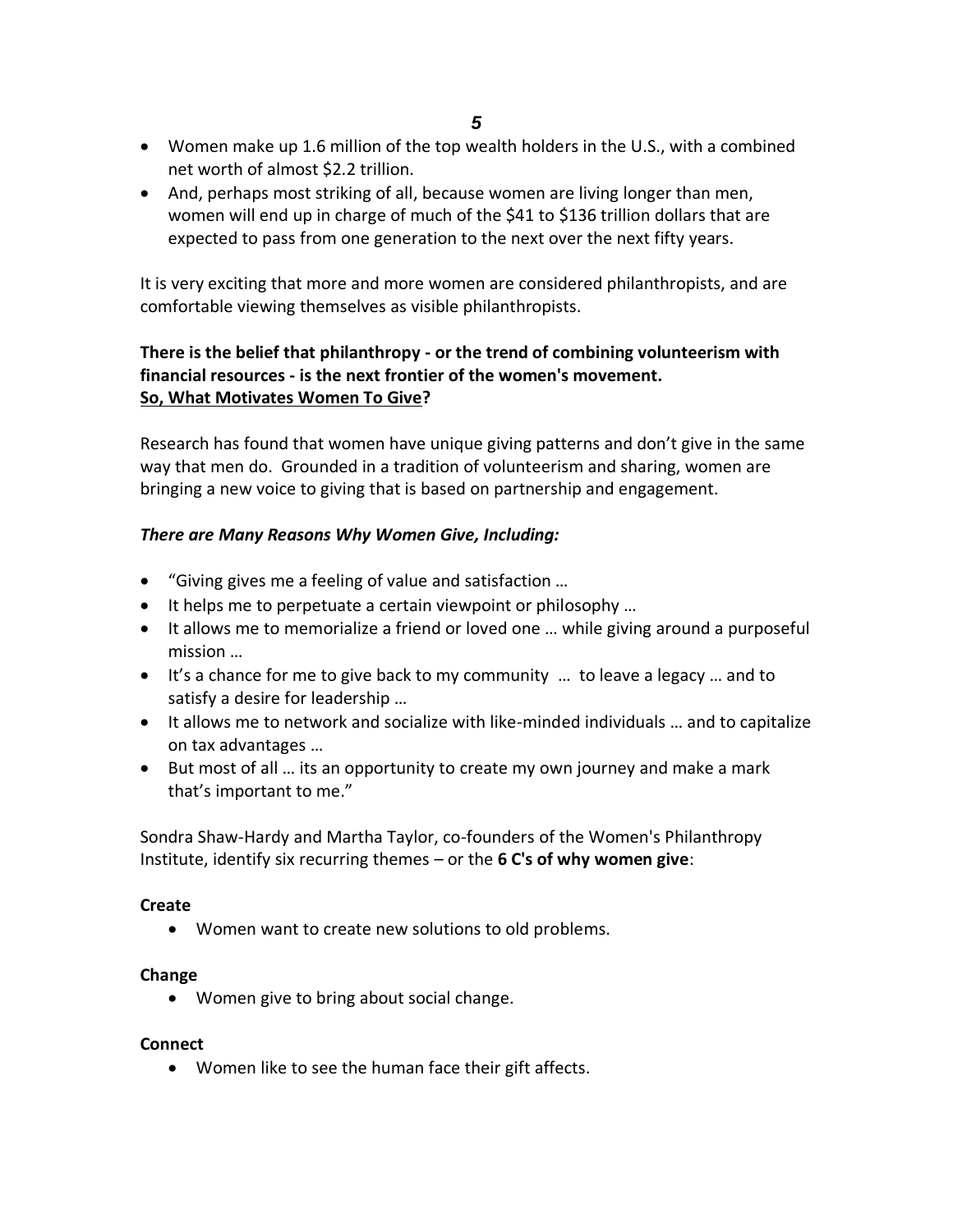#### **Collaborate**

• Women prefer to work with others as part of a larger effort.

### **Commit**

• Women often volunteer and give to the causes they care about over the long haul.

### **Celebrate**

• Women like to celebrate their accomplishments and have fun with philanthropy.

## *Women Who Give Identify the Following Benefits:*

- A sense of self-empowerment
- Gratitude for the opportunity to impact causes of importance to them
- The knowledge of being a part of a larger community
- Meeting others who share interests and values
- Participating in the process and watching a project unfold.

## **Ways that Women are Giving:**

Women continue to grow as philanthropists in a variety of ways, among them:

- Making more and larger direct gifts to charity
- Becoming more knowledgeable about planned giving options
- Establishing a fund at a community or public foundation
- Starting a private foundation
- Developing a corporate giving program or corporate foundation

## **New Trends in Women's Giving:**

There are some new trends in women's giving, such as the women's fund.

Women's funds raise and distribute money to programs that benefit women and girls. The growth of women's funds has been tremendous the last decade. For example, **in 1990, 5 women's funds existed … in 2002 there are over 100 women's funds** operating around the country.

**One type of women's fund – the giving circle – is a growing trend around the country – and what we have developed here in Howard County**.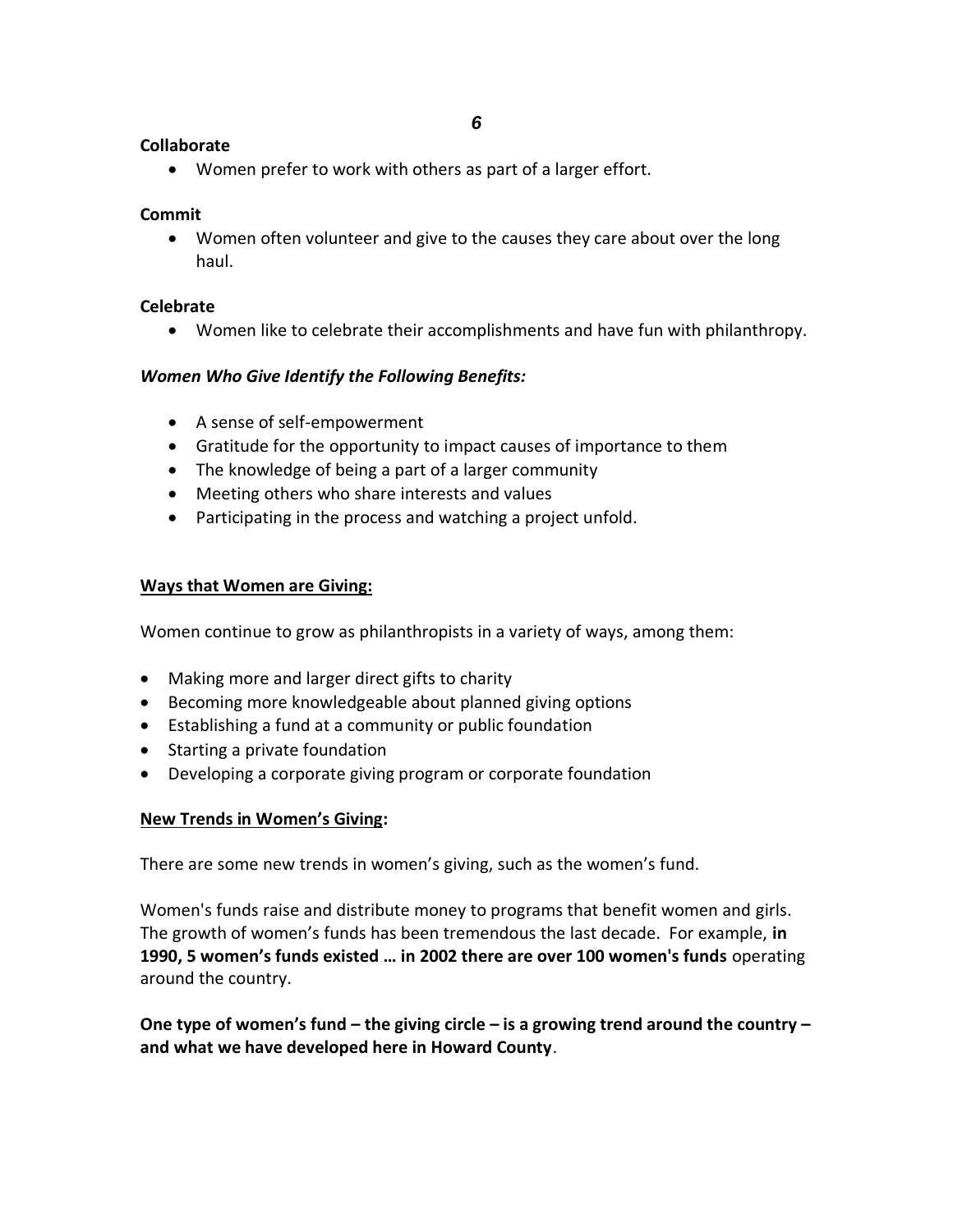A giving circle is comprised of a group of individuals who contribute to a pooled fund and participate in decisions about how to distribute the funds. Giving circles are popular because they are quite flexible, and they allow donors to:

- Leverage financial, intellectual and human capital for change
- Have an increased impact
- Network and socialize with like-minded individuals
- Experience hands-on grantmaking
- Learn more about the community
- Grow philanthropy
- Create a legacy of giving

Giving circles are helping to chart a new model of social change philanthropy. More and more women are enjoying the collaboration, camaraderie, and leveraged impact of a giving circle.

We here in Howard County are at the **forefront of this trend and are poised to make a significant difference in our region both now and in the future** – and serve as a model for others around the country.

My **nine-year-old daughter Jordan – one of the first members of the Women's Giving Circle** - and I invite you to join all of our efforts to grow philanthropy and to make a difference for women and girls through the Women's Giving Circle of Howard County.

Thank you.

#### *Jane McCauley, Education Based Philanthropy*

Buffy has spoken to you about the concept of the Women's Giving Circle as a new and effective way for women to collaborate in order to address the particular needs of women and girls by pooling both ideas and funds to make strategic grants and build an endowment for giving in the future.

Dorothy has explained how a Giving Circle - ours in particular - actually works.

## **Now I am going to tell you about a working Committee that is fundamental to the achievement of our objectives:**

#### **The Education Committee**

The Women's Giving Circle (WGC) of Howard County is making no assumptions about what is needed to support women and girls in our County. Instead, we are committed to **becoming educated, well-informed philanthropists**.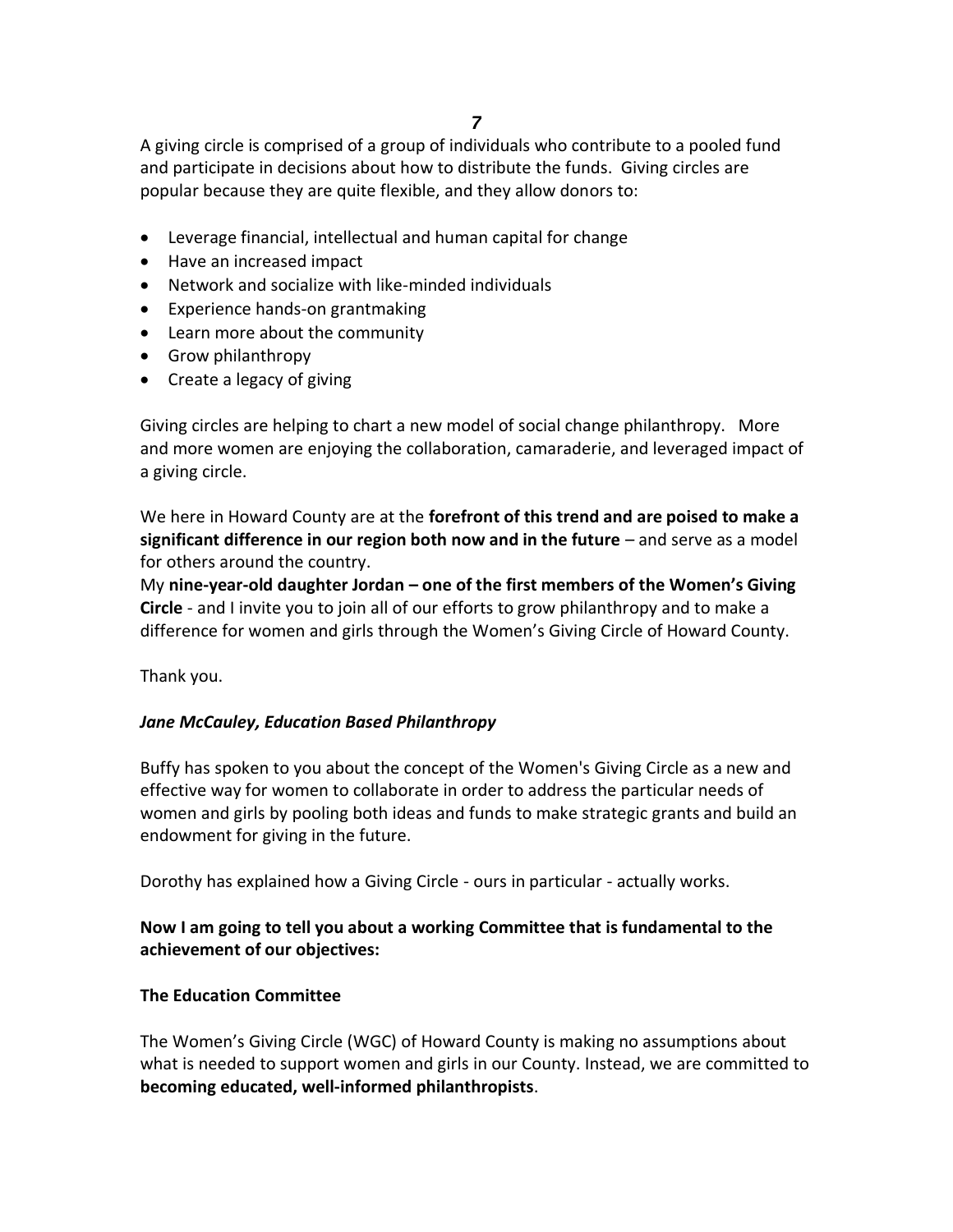We intend to be open to innovative and under-funded programs, to ideas and possibilities for new ways to address old problems, as well as to the support of proven, existing programs.

### **The Education Committee is the "research and analysis" arm of the WGC.**

Though this event is the actual launch of the WGC, we have already begun inviting direct service providers, experts, and community representatives to educate us about existing programs, and about their observations and suggestions on services to women that are still needed - either to fill a gap, or extend the reach of those programs that already exist.

#### *Some of the individuals we have heard from to date are:*

- Carole MacPhee --from the Columbia Housing Corporation
- Jean Lewis from the Howard County Board of Education
- Marion Miller the Principal of Running Brook Elementary School
- Patty Keeton from Howard Comm. College

We are **enormously grateful** for their imput and support. And, there are many others of you here that we hope will accept our requests when they are made in the near future!

These "training sessions," as we call them, and to which the **entire WGC is invited**, serve to inform us about the needs of the whole spectrum of women and girls: from the elderly to toddlers in Head Start, from displaced homemakers to girls in the juvenile justice system.

We are accumulating a **base of information that will assist us in the process of making decisions** on the grant recommendations that will come from the Grant Review Committee (GRC) when it is formed and functioning.

The GRC will develop the criteria and standards, the process by which grants will be awarded, and the system for review of awards after they are given. The entire WGC will be most attentive to the **performance of grantees, and to the outcome of grants** given.

## **The WGC is committed to the education of the larger community beyond the members of the Circle**.

One opportunity for this will be at the Annual Meeting for all members called for in our by-laws. And, as the WGC grows and develops, we expect to sponsor additional programs that will bring the needs of various groups of women to the attention of the